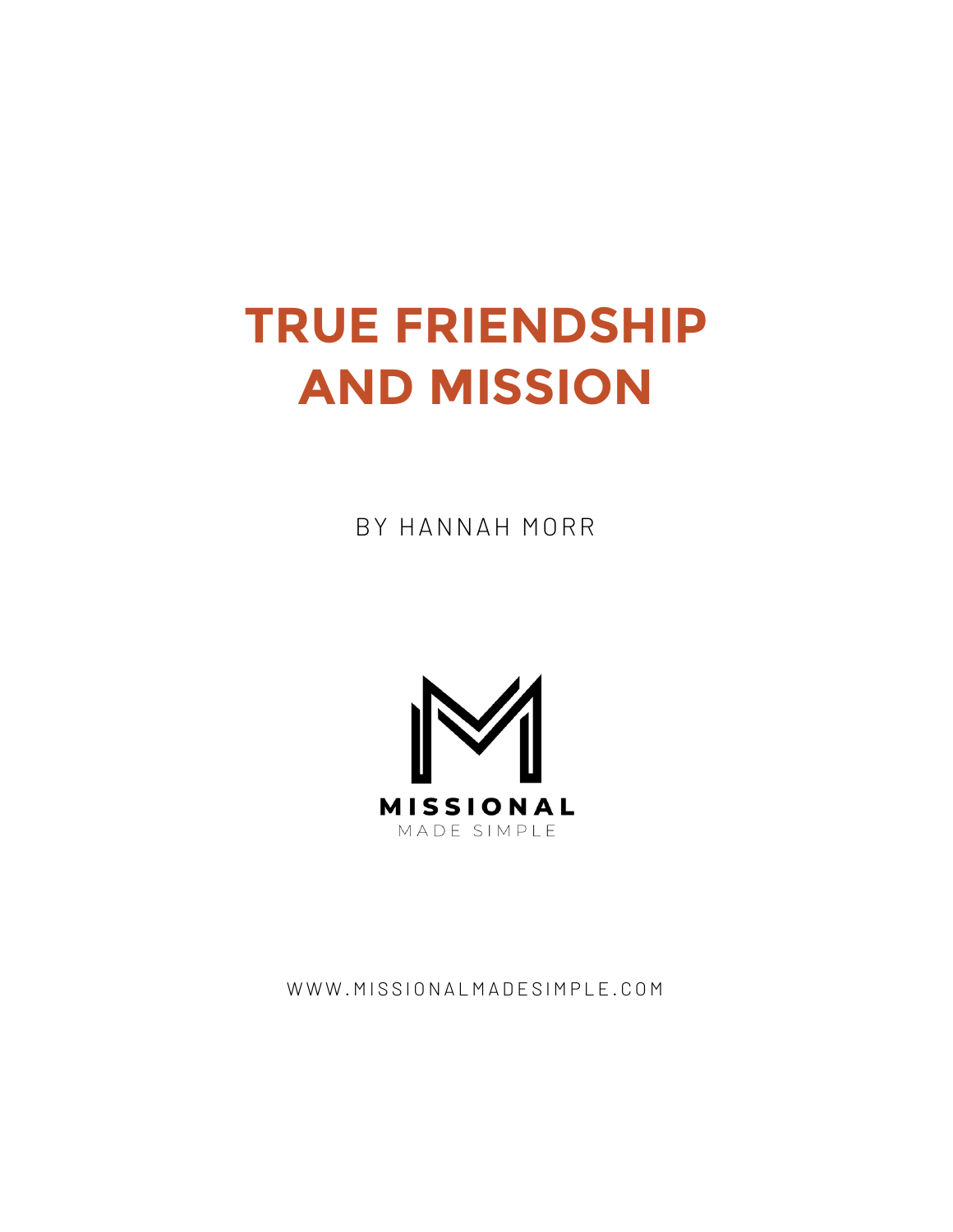## **TRUE FRIEDNSHIP AND MISSION**

*The letter below is something that Hannah wrote some years ago to our Missional Community at the time to describe what God was teaching her about the importance of true friendship with non-Christians. If we as Christians will not invest the time and make the sacrifices necessary to orient our lives around the lives of lost people, then we will be unable to be faithful disciples who are making other disciples, as Jesus commanded.*

Hey MC family,

Been wanting to share some thoughts with you that God has been speaking to my heart about mission for some time now, but it keeps not quite working out during MC, so I decided to write an email to you.

About 1 1/2 years after we moved to Tacoma, we went to San Diego for three weeks to visit my family. While there, I kept thinking about my new friend, Karen ... I missed her and felt the Spirit nudging me to call her and let her know. So I did - turns out she had been wanting to give me a call because she missed me as well, but her husband was teasing her about leaving me alone on vacation ;-) That moment on the phone was a connection point for us - this realization that we really had a friendship here we both valued.

I remember clearly, after I got off the phone, the Spirit saying to me…

*"JESUS WAS A FRIEND OF SINNERS. I LOVE THIS. I WANT MORE OF THIS IN YOUR LIFE. THIS IS A CRUCIAL PIECE IN YOU BECOMING MORE LIKE CHRIST."*

I can be pretty dense and read Scriptures I've read my whole life... they sound good in my head and I think I have an understanding, but really I don't know what in the world God means these truths to look like in the nitty gritty of daily life. So, after that moment on the phone with Karen, for several days, the Spirit gave me some new definitions for what He wants it to look like for me to be "a friend of sinners". Two ideas stuck.

- First, in a real friendship, you live enough life together that if one of you were to go away on vacation, you would look forward to getting together when you got home... in other words, you would miss each other.
- Second, if I am a true friend to someone and they feel loved by me, when asked who their closest friends are, I would be named among them.

Now, this happens pretty easily for us with Christian friends, but not so easy with those that are not yet part of God's family.

During that time, God gave me this idea that next year when we go on vacation, He would love for me to have 4 or 5 people at that level of friendship in my life... people that do not yet know Him. It didn't feel condemning or even convicting in any way - it felt more like He was giving me a little glimpse into His dream for my life in the near future. Though it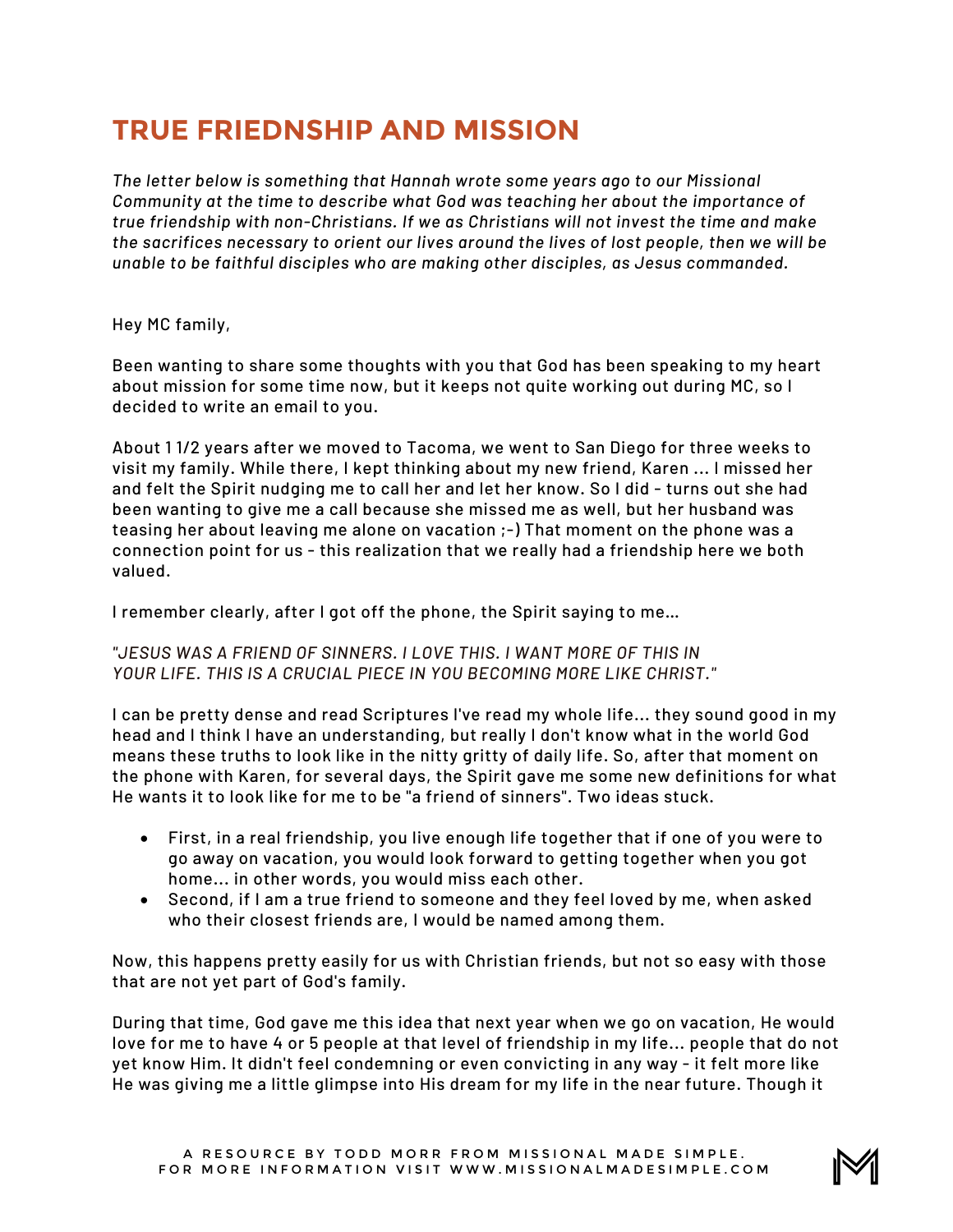seemed really clear at the time, as the months passed, I kinda forgot about this conversation between Him and I.

Then, this last June, when we were in San Diego for 2 1/2 weeks for my sister's wedding, towards the end of our time there, I was texting an unbelieving friend up here to say hi, and it all came rushing back... these conversations I had had with the Lord over a year earlier. I realized that during vacation I had been in touch with a handful of my unbelieving friends, mostly through texting. My eyes filled with tears and I realized that by God's grace, He had brought me into more authentic friendships with women who I earnestly hope will know Him someday. And He emphasized to me how pleasing this was to Him!

It has been exciting for me to experience deep friendships opening up opportunities to share Gospel truth. I think part of this is because there is a level of trust built, but part of it is just that you are walking through life with people – sharing in the day to day.

It has been on my heart to share this with you, my MC family, but before that I asked the Lord to help me understand what processes have led me into these quality friendships with unbelievers. Three things came to mind...

#### **PURSUIT**

I thought back to how each of these friendships developed and realized that with each of these women, I really pursued them with God's help. Almost like the Spirit just kept nagging me and nagging me about certain people until I would give in... leave that pile of laundry that really needed to be folded, go find my phone and call them again for the umpteenth time to see if they want to get together :-) Each of these friendships required a lot of pursuit on my part on the front end, but after the friendship was stronger, it became mutual. He reminded me of how He has pursued us and continues to pursue us daily. When we do this with others, it is a picture of what He is like.

### **SACRIFICE**

The sacrifice of our time and our lives, so that unbelievers are a huge priority. I hesitate to even use the word "sacrifice", because one of the rewards of mission (people coming to faith in Christ) is a joy so great that it reminds me of the crazy kind of joy Todd and I have felt each time our babies were born... so the joy far outweighs the sacrifice. And yet, in my life, true mission really feels like sacrifice much of the time. For one thing, there is the hard work before and after of having people in our home. It also affects our calendar and especially our weekends - it has been a growing process but also very encouraging for me to see that we now often plan our weekends around when our nonbelieving friends can get together.

We make sure we have time just as a family as well, but we tend to structure that around mission. It might also require the pure giving of time in some way. For instance, months ago I started doing laundry each week for my friend, Shelly, and her three kids. I have loved serving her but I have had to be wiling to give a little extra time to laundry! Also, when I make it a priority to spend time with unbelievers during my week, I have less time